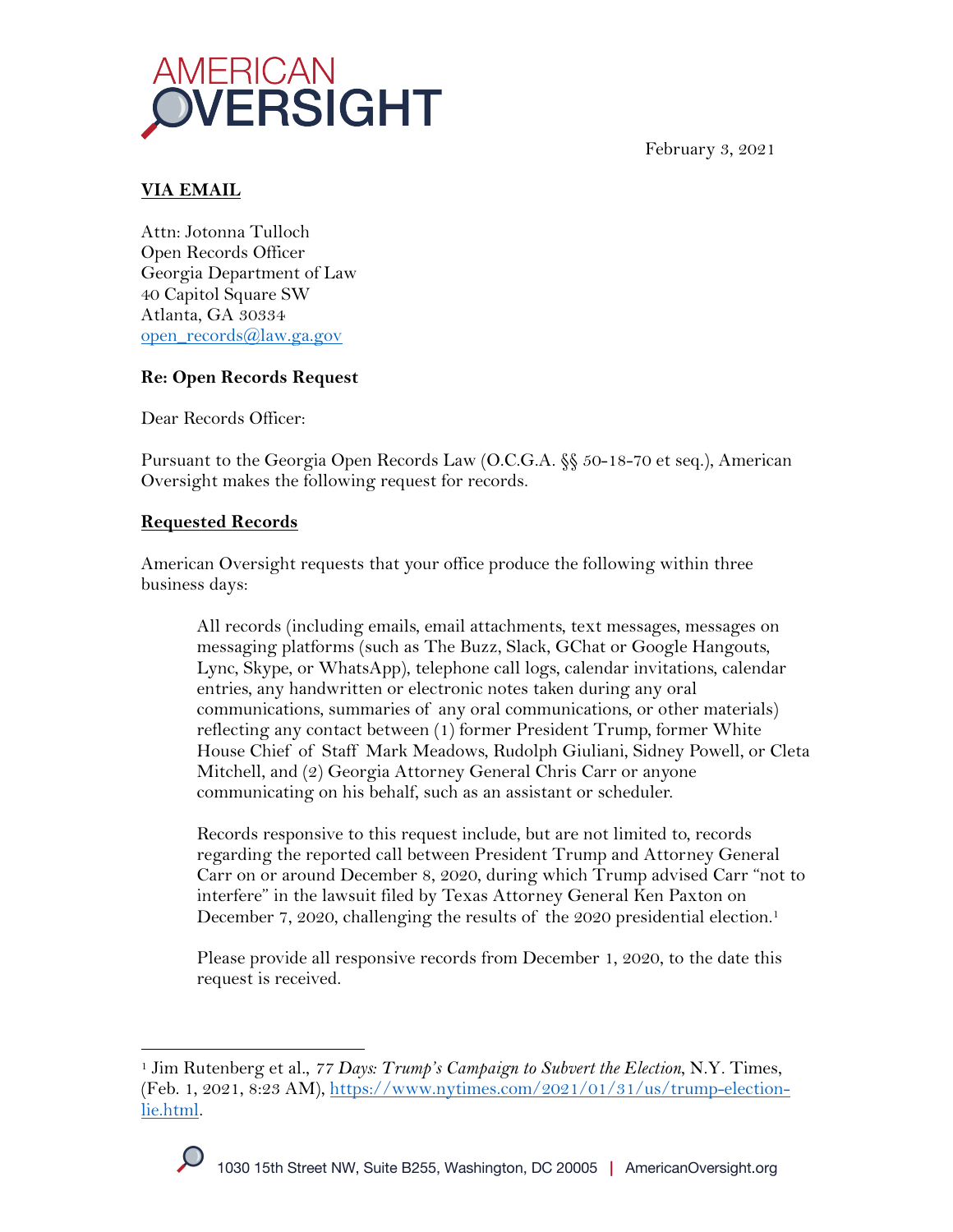Please notify American Oversight of any anticipated fees or costs in excess of \$100 prior to incurring such costs or fees.

# **Guidance Regarding the Search & Processing of Requested Records**

In connection with its request for records, American Oversight provides the following guidance regarding the scope of the records sought and the search and processing of records:

- § In conducting your search, please understand the terms "record," "document," and "information" in their broadest sense, to include any written, typed, recorded, graphic, printed, or audio material of any kind. We seek records of any kind, including electronic records, audiotapes, videotapes, and photographs, as well as letters, emails, facsimiles, telephone messages, voice mail messages and transcripts, notes, or minutes of any meetings, telephone conversations or discussions.
- Our request for records includes any attachments to those records or other materials enclosed with those records when they were previously transmitted. To the extent that an email is responsive to our request, our request includes all prior messages sent or received in that email chain, as well as any attachments to the email.
- § Please search all relevant records or systems containing records regarding agency business. Do not exclude records regarding agency business contained in files, email accounts, or devices in the personal custody of your officials, such as personal email accounts or text messages. Records of official business conducted using unofficial systems or stored outside of official files are subject to the Open Records Act. 2
- In the event some portions of the requested records are properly exempt from disclosure, please disclose any reasonably segregable non-exempt portions of the requested records. If a request is denied in whole, please state specifically why it is not reasonable to segregate portions of the record for release.
- Please take appropriate steps to ensure that records responsive to this request are not deleted by the agency before the completion of processing for this request. If records potentially responsive to this request are likely to be located on systems where they are subject to potential deletion, including on a scheduled basis, please take steps to prevent that deletion, including, as appropriate, by instituting a litigation hold on those records.

If you have any questions regarding how to construe this request for records or believe that further discussions regarding search and processing would facilitate a more efficient production of records of interest to American Oversight, please do not hesitate to contact American Oversight to discuss this request. American Oversight welcomes

 $2$  O.C.G.A. §§ 50-18-70(b)(2).